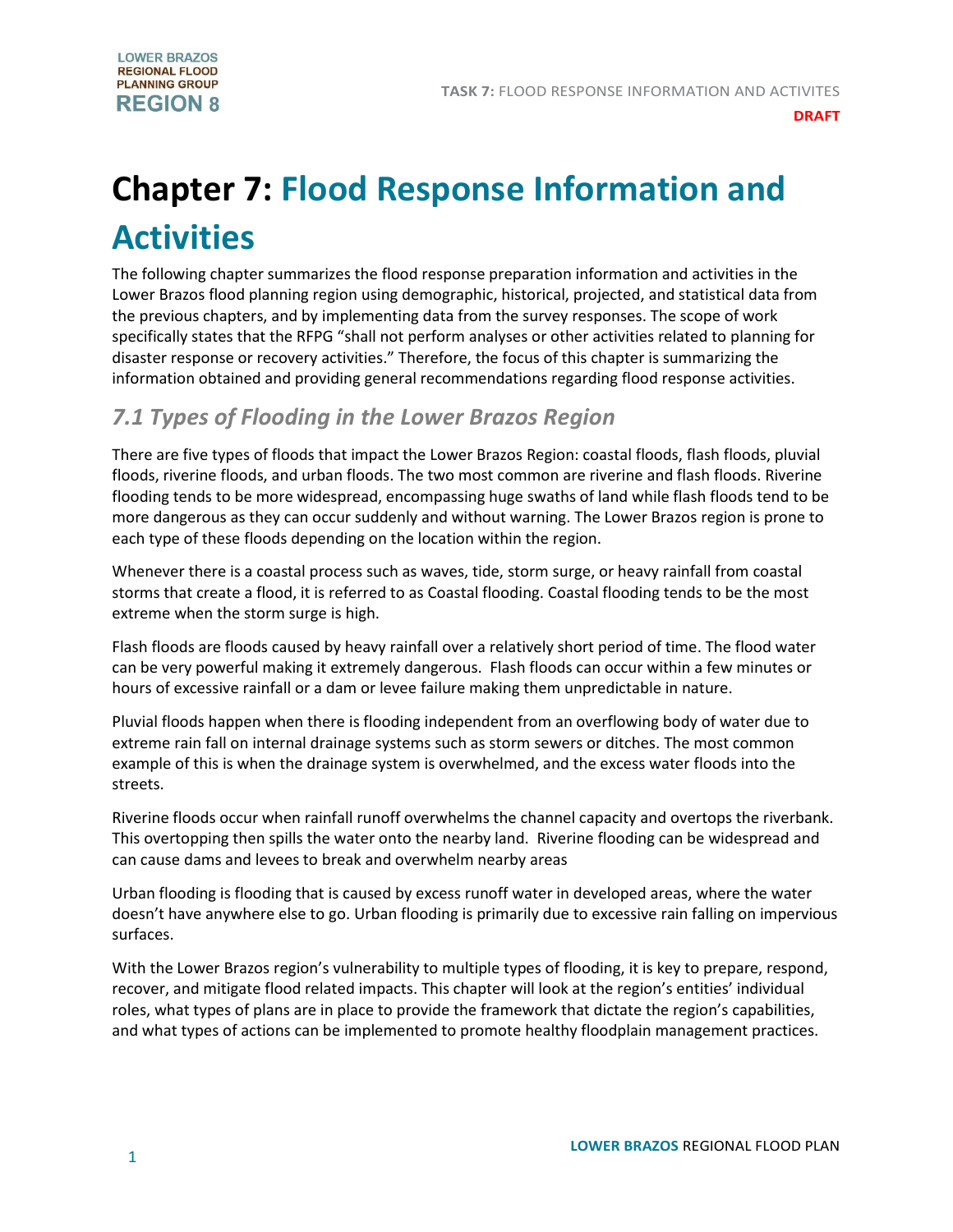# *7.2 The Nature and Types of Flood Response Preparations*



# **Figure 7.1 The Four Phases of Emergency Management**

There are four phases to emergency management:

- **Flood Mitigation:** The implementation of actions, including both structural and non-structural solutions, to reduce flood risk to protect against the loss of life and property.
- **Flood Preparedness:** Actions, aside from mitigation, that are taken before flood events to prepare for flood response activities.
- **Flood Response:** Actions taken during and in the immediate aftermath of a flood event.
- **Flood Recovery:** Actions taken after a flood event involving repairs or other actions necessary to return to pre-event conditions.

For example, when a severe rain event is projected to occur, steps are taken for **preparedness**: disaster preparedness plans are reviewed, drills and exercises are performed, an essential supply list is created, and potential vulnerabilities are assessed. During the **response** phase, disaster plans are implemented, search and rescues may occur, and low water crossing signs may be erected. In the **recovery** phase, evaluation of flood damage, rebuilding damaged structures, and removing debris occurs. The most important step of the four phases of emergency management is **mitigation**.

Hazard Mitigation is defined as any sustained action taken to reduce or eliminate the lasting risk to life and property from hazard events. It is an on-going process that occurs before, during, and after disasters and seeks to break the cycle of damage and restoration in hazardous areas.

Flood mitigation is the primary focus of the regional flood planning process and plan development efforts regarding identifying and recommending FMEs, FMSs and FMPs by the RFPG. The plan may also include flood preparedness FMEs, FMSs and FMPs.

For example, when a severe rain event is projected to occur, steps are taken for **preparedness**: disaster preparedness plans are in place, drills and exercises are performed, an essential supply list is created, and potential vulnerabilities are assessed. Examples of preparedness actions include installing disaster warning systems, purchasing radio communications equipment, or conducting emergency response training.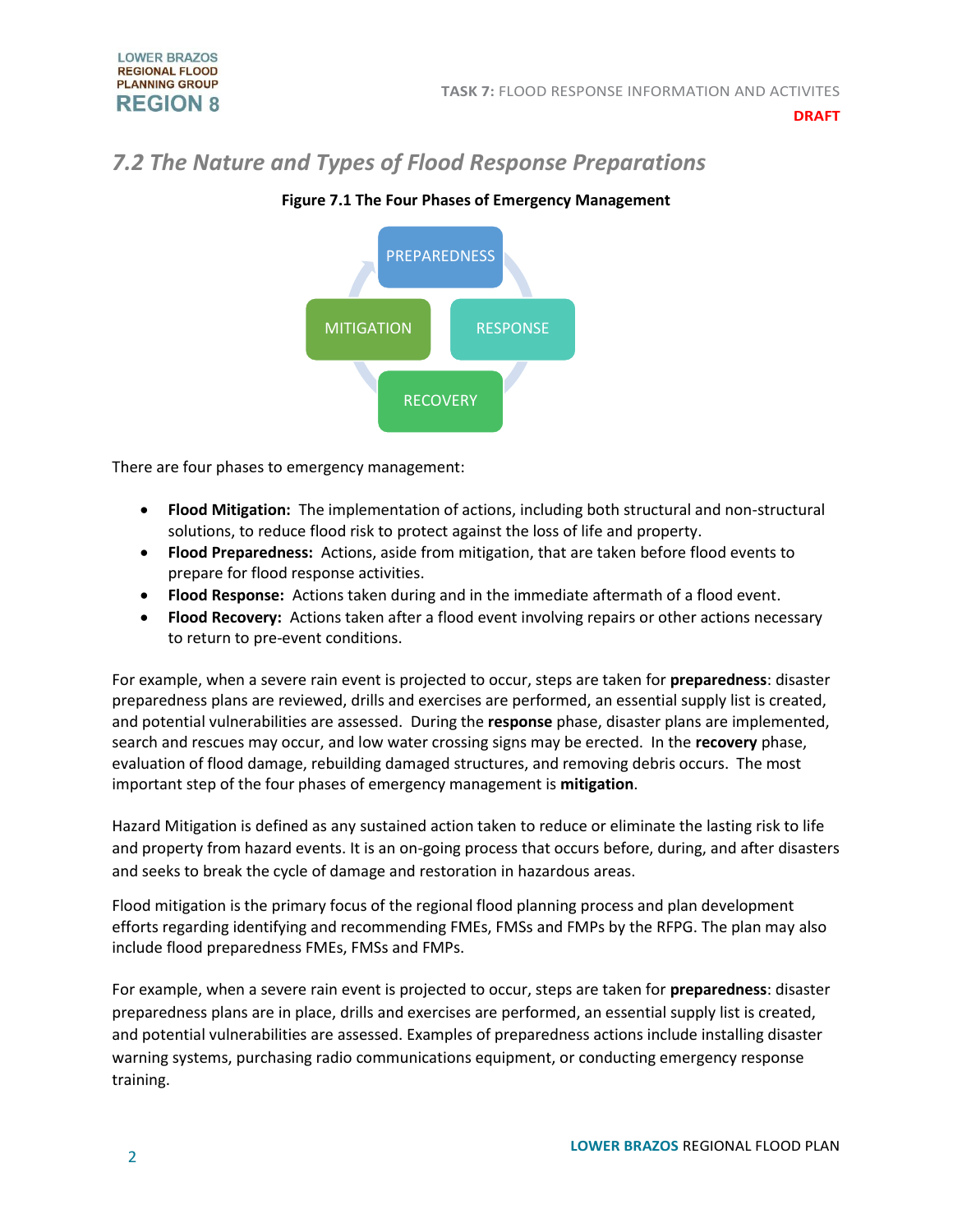#### **LOWER BRAZOS REGIONAL FLOOD PLANNING GROUP REGION 8**

During the **response** phase, disaster plans are implemented, search and rescue activities may occur, and/or low water crossing signs may be erected. Response examples include addressing immediate flood needs through actions such as putting close gates at low water crossings, putting up signage on overtopped roads, or using sandbags to divert water.

In the **recovery** phase, evaluation of flood damage occurs. Examples of recovery activities can include comprehensive debris management, rebuilding damaged structures, as well as utilities restoration.

The most important step of the four phases of emergency management is **mitigation**. Examples of mitigation actions include planning and zoning, floodplain protection, property acquisition and relocation, or public outreach projects. Mitigation aids in breaking the cycle of damage and repair after flood events.

# **Actions and Preparations:**

In evaluating types of actions and projects to implement in the mitigation process, reviewing Hazard Mitigation Plans can be useful. In addition to mitigation, these actions can be implemented to aid in the region's preparedness, response, and recovery capabilities.- Below are Mitigation Actions taken from Hazard Mitigation Action Plans in the Lower Brazos region:

- Buyout/Acquisition/Elevation projects
- Drainage Control & Maintenance
- Education & Awareness for Citizens
- Equipment Procurement for Response
- Erosion Control Measures
- Flood Insurance Education
- Flood Study/Assessment
- Infrastructure Improvement
- Installation/Procurement of Generators
- Natural Planning Improvement
- Outreach and Community Engagement
- Technology Improvement
- Urban Planning and Maintenance

Many of the flood response measures listed above align with data received from the Lower Brazos Stakeholder survey shown in **Figure 7.2**. Data from the survey indicated that several of the types of actions or measures listed were in place or planned for implementation in the next 5 years. These actions include obtaining and utilizing flood warning signs, implementing the reverse 911 system, utilizing a public facing website, mobilizing crews to set up barricades or close gates, applying social media engagement, creating Emergency Action Plans, and obtaining and utilizing flood gauges.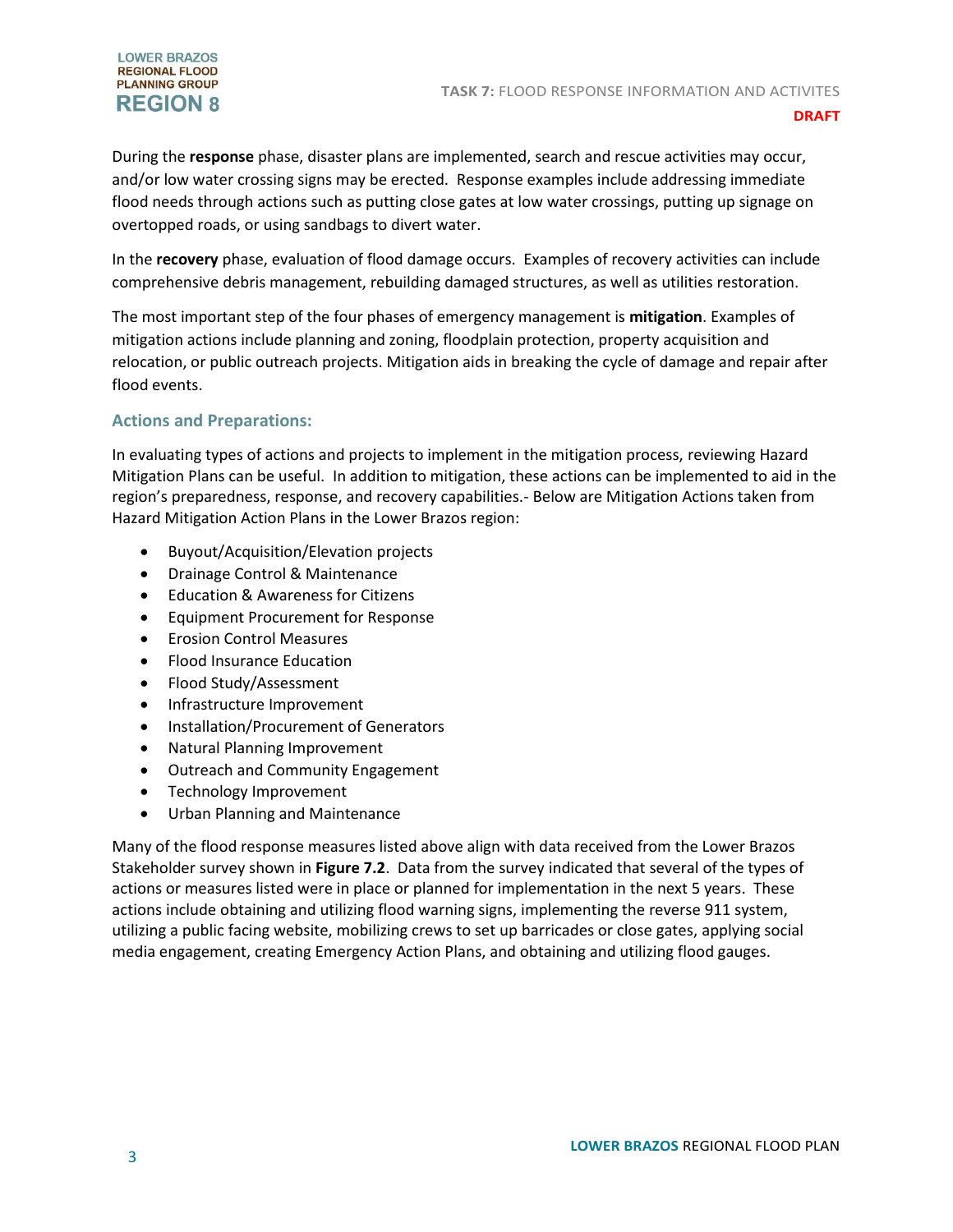

#### **Figure 7.2 Lower Brazos Flood Response Measures**

*Source: Lower Brazos Stakeholder Survey*

Per responses from the Lower Brazos Stakeholder survey, the top current, ongoing, or proposed projects include several roadway and crossing improvements such as bridges and culverts as well as significant flood awareness outreach and education efforts. Additional efforts include developing flood warning systems and implementing the use of stream and rain gauges.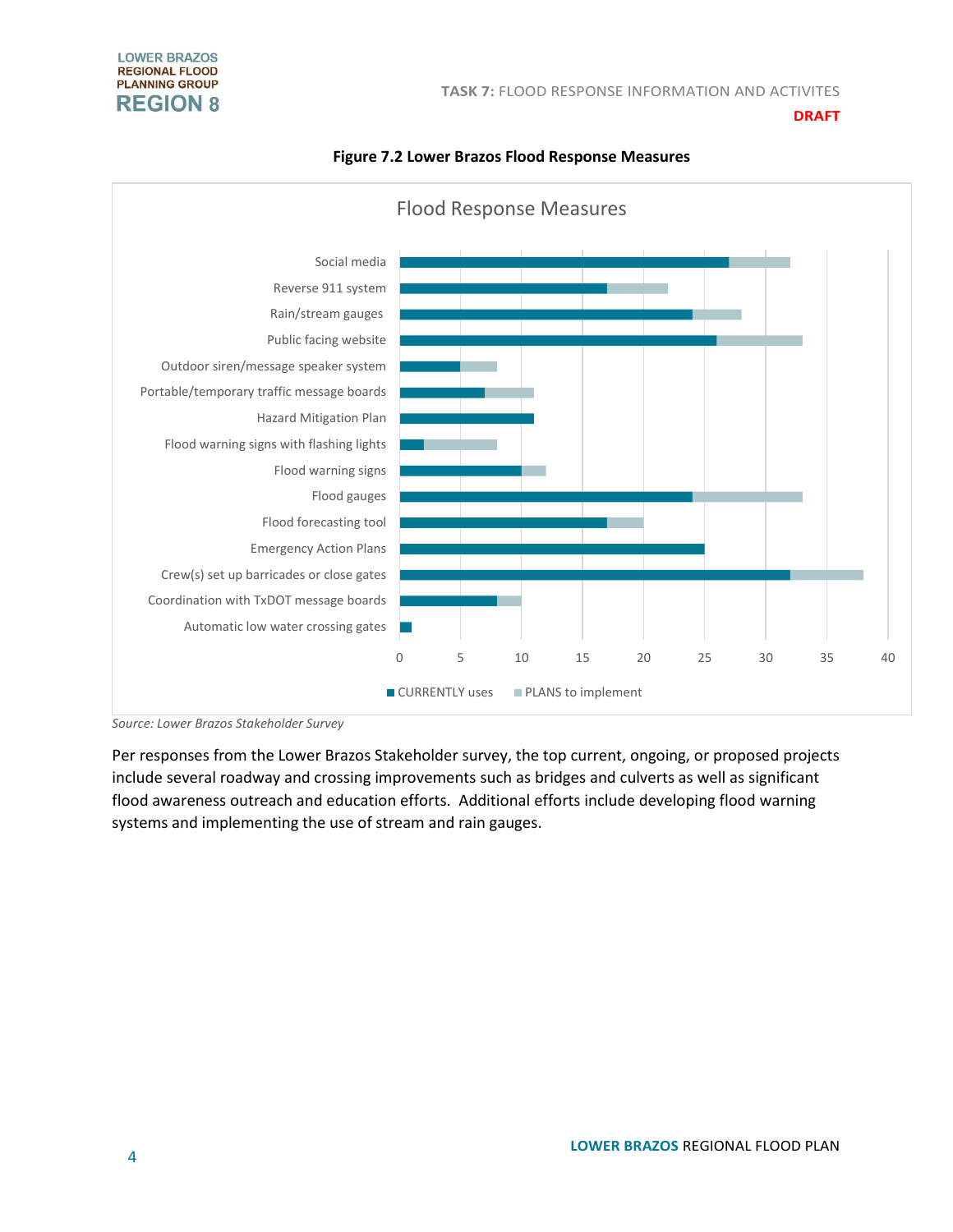#### **TASK 7:** FLOOD RESPONSE INFORMATION AND ACTIVITES

#### **LOWER BRAZOS REGIONAL FLOOD PLANNING GROUP REGION 8**

#### **DRAFT**



### **Figure 7.3 Flood Management Strategies and Flood Mitigation Projects**

*Source: Lower Brazos Stakeholder Survey* 

Many of these mitigation and preparatory actions are done in conjunction with the relevant entities who put these actions into practice. The entities below are responsible for implementing flood preparedness, flood response, and flood recovery actions.

# *7.3 Relevant Entities in the Region*

The purpose of flood risk management is to help prevent or reduce flood risk by using either structural or non-structural means or a combination of the two. Responsibility for flood risk management is shared between Federal, State, and local government agencies; private-sector stakeholders; and the general public. The various stakeholders that were contacted to provide data via the Lower Brazos Stakeholder survey were listed: Cities, Counties, Councils of Government (COGs), Districts such as MUDs, SUDs, etc., and State and Federal Agencies. Listed below are the various contributing entities and partners.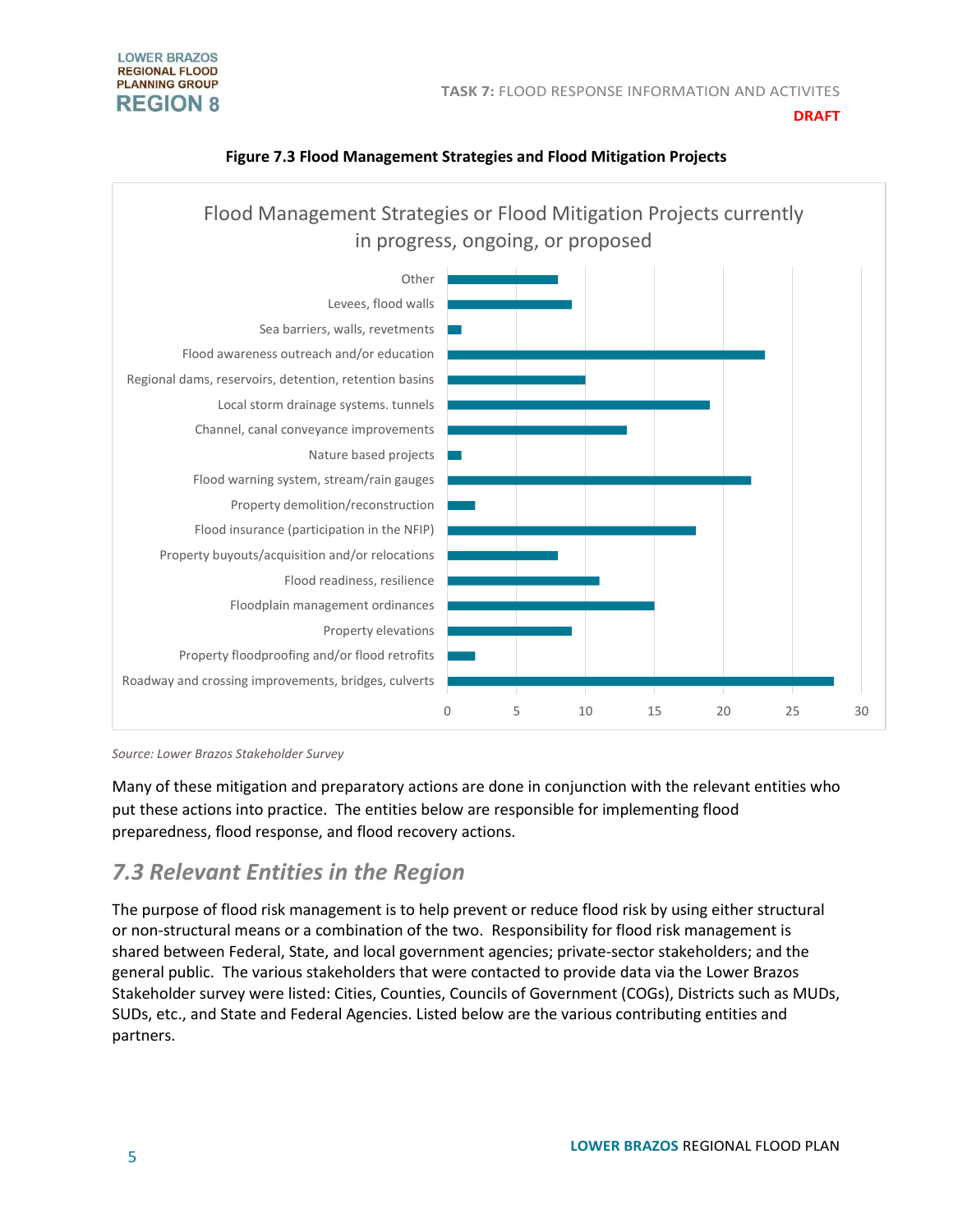

**Ag Extension Agents** are employed by land-grant universities and serve the citizens as an expert or teacher on the topic of Agriculture. Ag extension agents can provide valuable information specific to agricultural entities on preparation and recovery from flood events. The Lower Brazos region has a significant agricultural footprint including farming, forestry, and ranching making working closely with Ag Extension Agents crucial to prevent losses.

- **Cities**, or Municipalities, generally take responsibility for parks and recreation services, police and fire departments, housing services, emergency medical services, municipal courts, transportation services (including public transportation), and public works (streets, sewers, snow removal, signage, and so forth). There are 178 municipalities within the Lower Brazos region.
- The major responsibilities of the 44 Lower Brazos region **County** governments include providing public safety and justice, holding elections at every level of government, maintaining Texans' most important records, building and maintaining roads, bridges and in some cases, county airports, providing emergency management services, providing health and safety services, collecting property taxes for the county and sometimes for other taxing entities, issuing vehicle registration and transfers, and registering voters.
- The eight regional **Councils of Governments (COGs)** in the Lower Brazos region are voluntary associations that represent member local governments, mainly cities and counties, that seek to provide cooperative planning, coordination, and technical assistance on issues of mutual concern that cross jurisdictional lines. COGs can serve a resource for flood data, flood planning, and flood management. Three Lower Brazos region COGS including the Capital Area Council of Governments, Central Texas Council of Governments, and Houston-Galveston Area Council received Community Development Block Grants for Disaster Recovery (CDBG-DR) allocated by the U.S. Department of Housing and Urban Development (HUD) for Hurricane Harvey housing recovery assistance.
	- These funds are for housing, infrastructure, and planning through state and local programs.
- In a portion of the Lower Brazos Region as part of the North Central Texas Council of Governments (NCTCOG), is the **Public Works Emergency Response Team** (PWERT). This team was created to prove aid during an emergency or disaster when local public works is overwhelmed.
- The mission of the **Texas Water Development Board (TWDB)** is to lead the state's efforts in ensuring a secure water future for Texas and its citizens**.** TWDB provides water planning, data collection and dissemination, financial assistance, and technical assistance services to the citizens of Texas. TWDB is statutorily responsible for administering the regional water planning process and preparing and adopting the state water plan every five years. Additionally, TWDB offers a variety of cost-effective loan and grant programs that provide for the planning, acquisition, design, and construction of water related infrastructure and other water quality improvements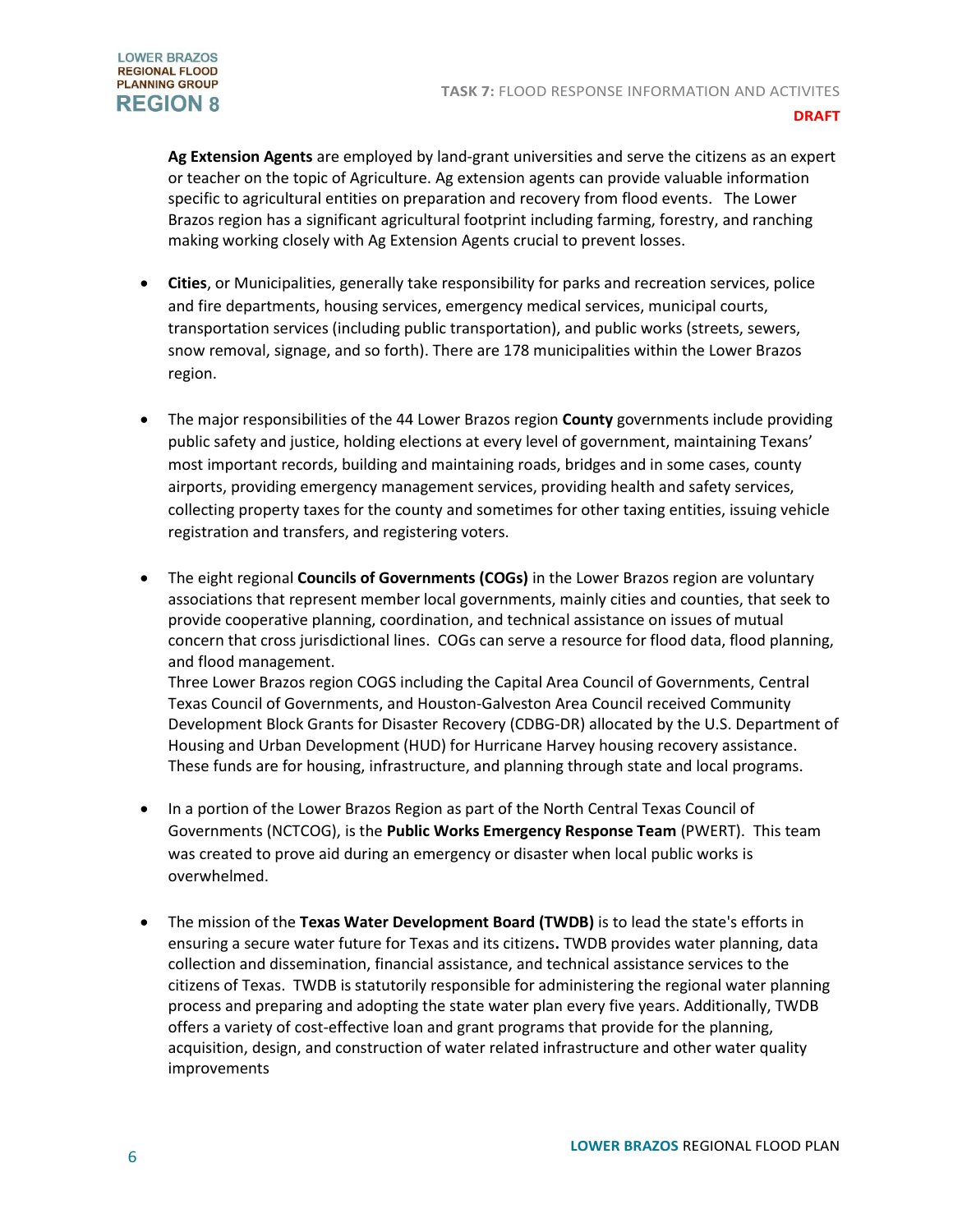

- The **Federal Emergency Management Agency** (**FEMA**) is an agency of th[e United States](https://en.wikipedia.org/wiki/United_States_Department_of_Homeland_Security)  [Department of Homeland Security](https://en.wikipedia.org/wiki/United_States_Department_of_Homeland_Security) (DHS), initially created in 1977. While on-the-ground support of disaster recovery efforts is a major part of FEMA's charter, the agency provides state and local governments with experts in specialized fields to respond to disasters. The agency provides funding for rebuilding efforts and relief funds for infrastructure by directing individuals to access low-interest loans. In addition, FEMA provides funds for training of response personnel throughout the United States and its territories as part of the agency's preparedness effort.
- A **Flood Control District** is a special purpose district created by the Texas Legislature and governed by County Commissioners Courts. It is a government agency established to reduce the effects of flooding.
- **Dams and Levees** are owned and operated by individuals, private and public organizations, and the government. The responsibility for maintaining a safe dam rests with the owner. A dam failure resulting in an uncontrolled release of the reservoir can have a devastating effect on persons and property downstream. It is critical that the owners are part of the flood planning process to ensure collaborative and cohesive flood planning.
- The **National Weather Service (NWS)** mission is to provide weather, water and climate data, forecasts, warnings, and impact-based decision support services for the protection of life and property and enhancement of the national economy. NWS provides flash flood indicators through watches, warnings, and emergency notices.
	- $\circ$  Flash Flood WATCH is issued when conditions look favorable for flash flooding. A watch usually encompasses several counties. Action plans should be considered at this stage should water begin to rise.
	- $\circ$  Flash Flood WARNING is issued when dangerous flash flooding is happening or will happen soon. A warning is usually a smaller, more specific area. This can be issued due to excessive heavy rain or a dam/levee failure. Preparations must be made to act quickly as flood waters may rise rapidly.
	- $\circ$  Flash Flood EMERGENCY is issued for the exceedingly rare situations when extremely heavy rain is leading to a severe threat to human life and catastrophic damage from a flash flood is happening or will happen soon. Typically, emergency officials are reporting life threatening water rises resulting in water rescues/evacuations.
- The **National Oceanic and Atmospheric Administration (NOAA)** is an American scientific and regulatory agency within th[e United States Department of Commerce](https://en.wikipedia.org/wiki/United_States_Department_of_Commerce) that forecasts weather, monitors oceanic and atmospheric conditions, charts the seas, conducts deep sea exploration, and manages fishing and protection of marine mammals and endangered species in the U.S. [exclusive economic zone.](https://en.wikipedia.org/wiki/Exclusive_economic_zone) In addition to forecasting potentially storm events, NOAA's National Center for Environmental Information (NCEI) provides historical data that can help communities determine their future probability of flood events and is key in the planning and mitigation process. NOAA's Office of Coastal Management plays a key role in providing information, technology, and flood management strategies.
- The **General Land Office (GLO)** is the oldest state agency in Texas. The GLO manages state lands, operates the Alamo, helps Texans recovering from natural disasters, helps fund Texas public education through the Permanent School Fund, provides benefits to Texas Veterans, and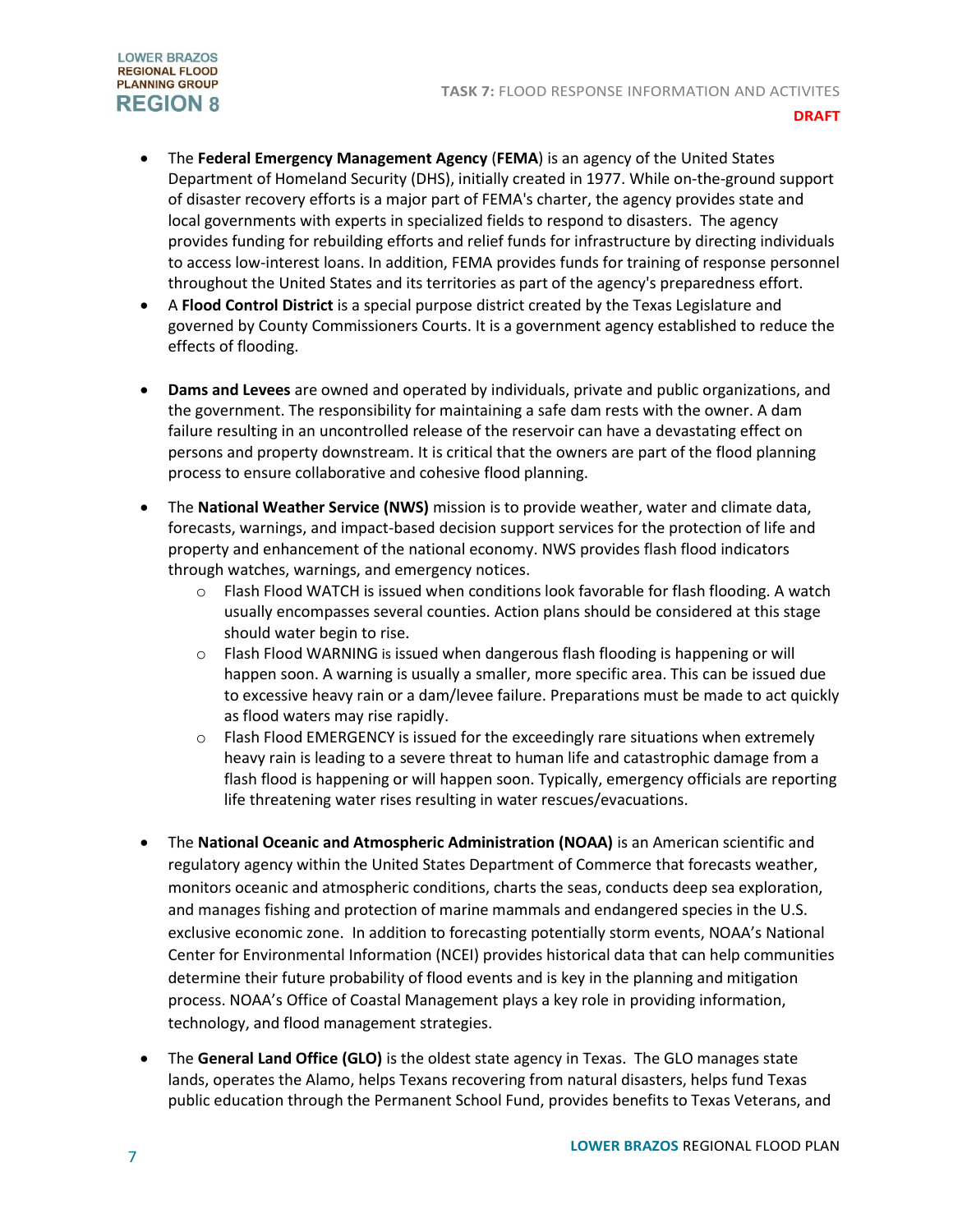

manages the vast Texas coast. GLO, through the Community Development and Revitalization division, aids communities in rebuilding, restoring critical infrastructure, and mitigating future damage through resilient community planning. The GLO administers both Community Development Block Grant Disaster Recovery (CDBG-DR) and Mitigation (CDBG-MIT) funds from the U.S. Department of Housing and Urban Development (HUD) on behalf of the state of Texas. These funds are key elements in recovery and mitigation in the Lower Brazos region.

- **River Authorities or Districts** are public agencies established by th[e state legislature](https://en.wikipedia.org/wiki/Texas_state_legislature) and given authority to develop and manage the [waters](https://en.wikipedia.org/wiki/Water) of the state within their jurisdictional area. Lower Brazos has seven River Authorities within its region that each have the power to conserve, store, control, preserve, utilize, and distribute the waters of a designated geographic region for the benefit of the public. The largest River Authority in the region is the Brazos River Authority, with the Trinity River Authority, San Jacinto River Authority, Red River Authority, North Harris County Region Water Authority, North Fort Bend Water Authority, and the Lower Colorado River Authority accounting for small geographical areas.
- Daily river forecasts are issued by the thirteen **River Forecast Centers (RFCs)** using hydrologic models based on rainfall, soil characteristics, precipitation forecasts, and several other variables. Some RFCs, especially those in mountainous regions, also provide seasonal snowpack and peak flow forecasts. These forecasts benefit a wide range of users, including those i[n agriculture,](https://en.wikipedia.org/wiki/Agriculture) [hydroelectric dam](https://en.wikipedia.org/wiki/Hydroelectricity) operation, and [water supply](https://en.wikipedia.org/wiki/Water_resources) resources. The forecasts can provide essential information on river levels and conditions.
- The **Texas Division of Emergency Management (TDEM)**, a division of the Texas Department of Public Safety (DPS), is charged with coordinating state and local responses to natural disasters and other emergencies in Texas. TDEM is intended to ensure the state and its local governments respond to and recover from emergencies and disasters and implement plans and programs to help prevent or lessen the impact of emergencies and disasters.

TDEM's Recovery and Mitigation divisions work closely with local jurisdictions, state agencies, and federal partners to ensure Texans successfully navigate recovery processes and become more resilient for future disasters. The Disaster Recovery Task Force was created to assist jurisdictions that have been impacted by an emergency or disaster, to recover more efficiently by starting the recovery process early in the response phase.

There are six TDEM regions within Texas each with are Assistant Chiefs and District Coordinators. They serve as the Division's field response personnel stationed throughout the State. They have a dual role as they carry out emergency preparedness activities and coordinate emergency response operations. In their preparedness role, they assist local officials in emergency planning, training, and exercises, and developing emergency teams and facilities. They also teach a wide variety of emergency management courses. In their response role, they deploy to incident sites to assess damages, identify urgent needs, advise local officials regarding state assistance, and coordinate deployment of state emergency resources to assist local emergency responders. The Lower Brazos region is mostly in TDEM Region 6 with some counties in Regions 1, 2, and 5.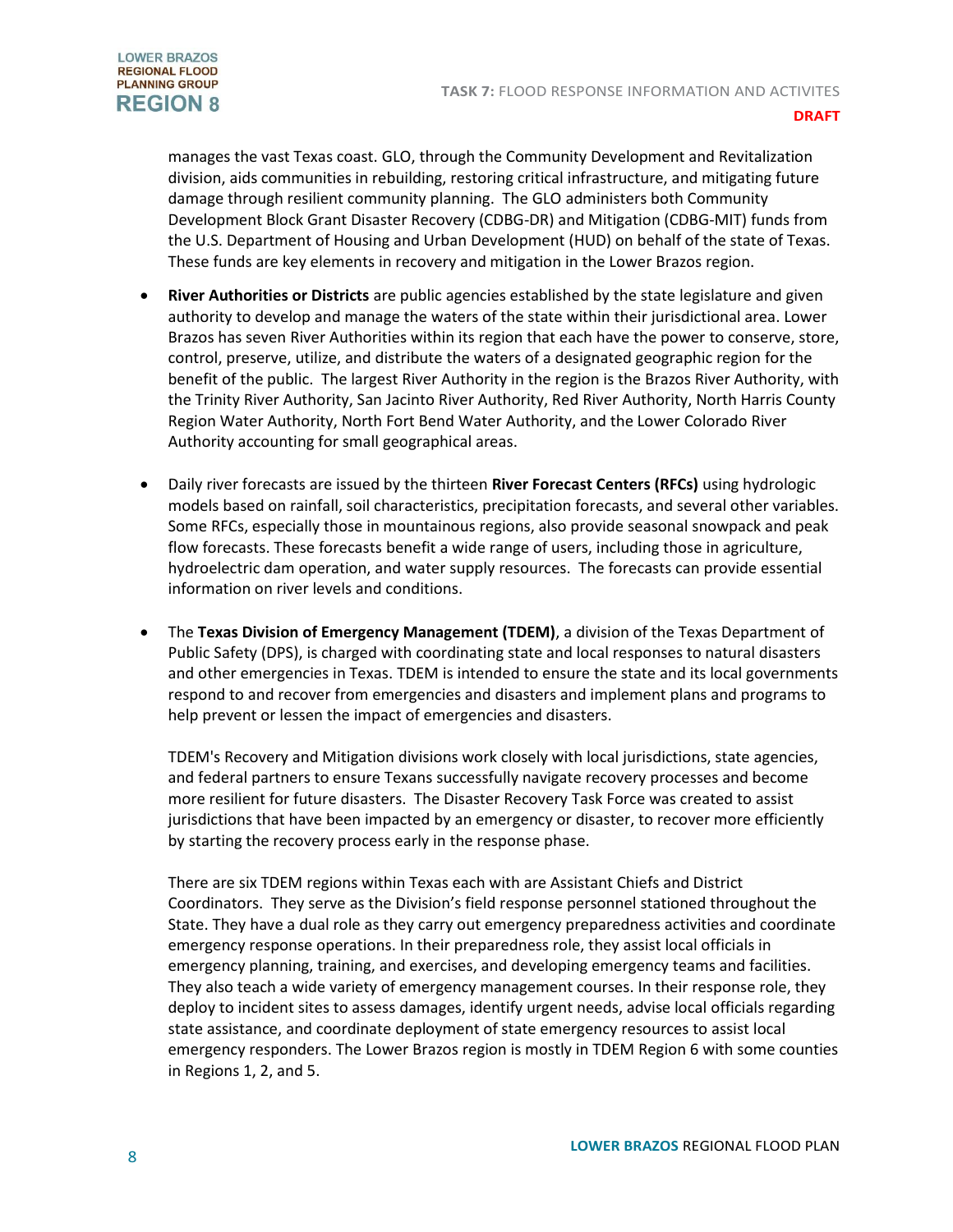

**Figure 7.4 Texas Department of Emergency Management Regions**

- The **Texas Department of Transportation** (**TxDOT**) is a [government agency](https://en.wikipedia.org/wiki/Government_agency) in the state of [Texas.](https://en.wikipedia.org/wiki/Texas) Though the public face of the agency is generally associated with the construction and maintenance of the state's immense [state highway](https://en.wikipedia.org/wiki/State_highway) system, the agency is also responsible for overseeing [aviation,](https://en.wikipedia.org/wiki/Aviation) [rail,](https://en.wikipedia.org/wiki/Rail_transport) and [public transportation](https://en.wikipedia.org/wiki/Public_transport) systems in the state. TxDOT can provide real time road closure and low water crossing information during and after a flood event. Users can access this data through TxDOT's Drive Texas website: [https://drivetexas.org.](https://drivetexas.org/)
- **Texas Public Works Emergency Response Council** serves as a Statewide database of response assets available for response as requested to man-made and natural disasters thru mutual aid. They serve to support and promote statewide emergency preparedness, disaster response, mutual aid assistance and training for Public Works Agencies and seeks to provide a system allowing jurisdictions impacted by disaster to request assistance through a standardized process.
- **Texas Association of Regional Councils** assist state and federal partners by coordinating and improving regional homeland security preparedness, planning and response activities across jurisdictional boundaries. The Texas Department of Emergency Management works with the regional councils to ensure that all regional and local emergency plans are up-to-date and compliant with Texas Government Code. Regional councils also work with TDEM in the event of a disaster within their region to access state resources in a timely manner.
- The **U.S. Army Corps of Engineers (USACE)** is an important part of the nation's military. The agency is responsible for a wide range of efforts in the United States including addressing safety issues related to waterways, dams, and canals but also environmental protection, emergency relief, hydroelectric power, and much more. USACE owns and operates several large flood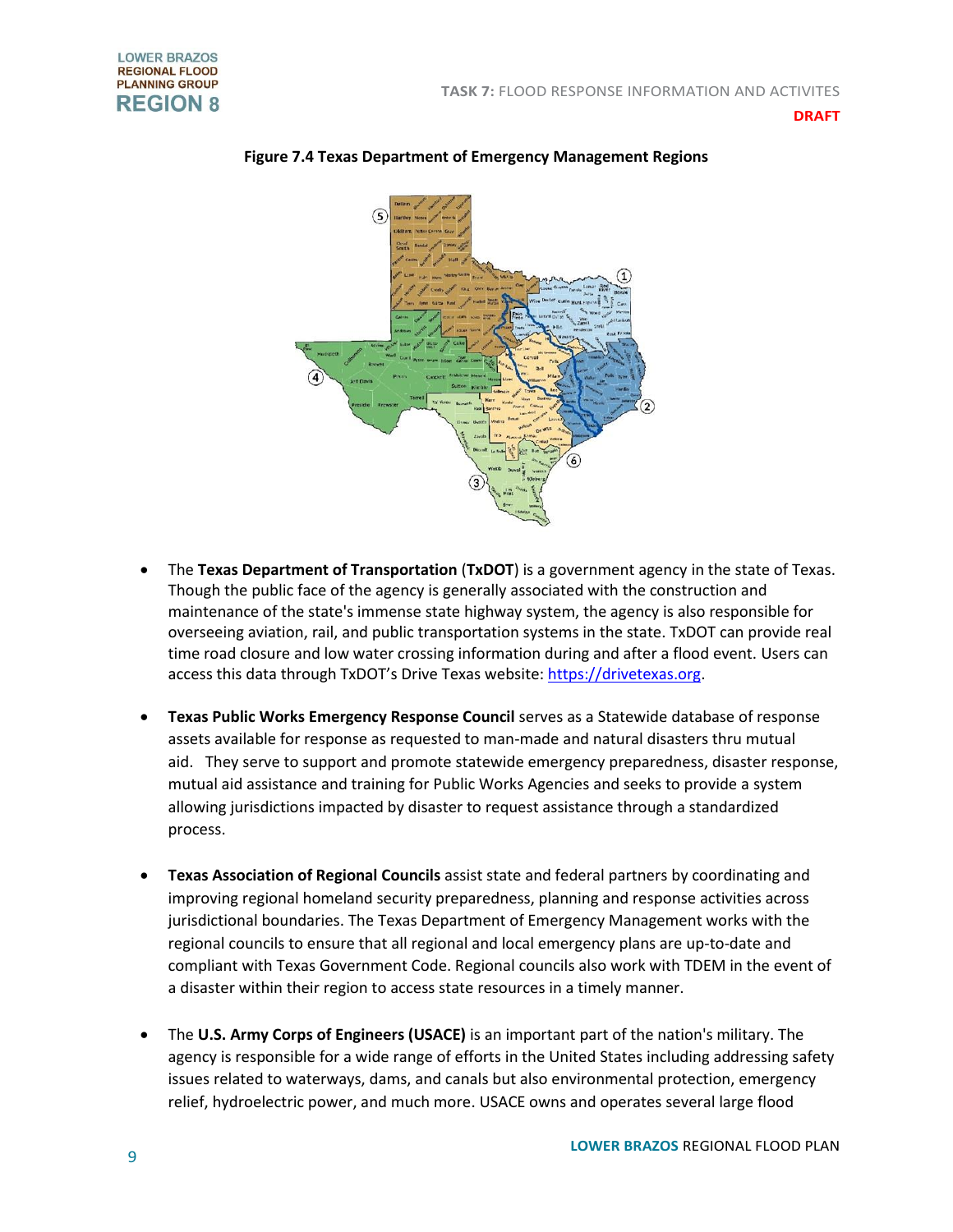

control reservoirs in the Lower Brazos region. USACE is composed of several divisions with the Lower Brazos region being in the Southwest Division and the Galveston and Fort Worth Districts.

The USACE Flood Risk Management Program (FRMP) works across the agency to focus the policies, programs and expertise of USACE toward reducing overall flood risk. This includes the appropriate use and resiliency of structures such as levees and floodwalls, as well as promoting alternatives when other approaches (e.g., land acquisition, flood proofing, etc.) reduce the risk of loss of life, reduce long-term economic damages to the public and private sector, and improve the natural environment.

In the Lower Brazos basin, coordination with many of the entities listed above is essential before, during, and after a flood event. As indicated by the Lower Brazos Stakeholder survey in **Figure 7.5**, the entities in which coordination is most important at each stage in a flood event are as follows: County, City, TDEM, TxDOT, and levee owner/operators with all other entities accounting for much smaller responses.



## **Figure 7.5 Lower Brazos Coordinating Entities**

*Source: Lower Brazos Stakeholder Survey* 

# *Emergency Information*

There are various means by which data can be collected and disseminated in a flood event. They can include gathering data via rain and stream gauge instruments and sending out emergency flood information through text messages or recorded messaging.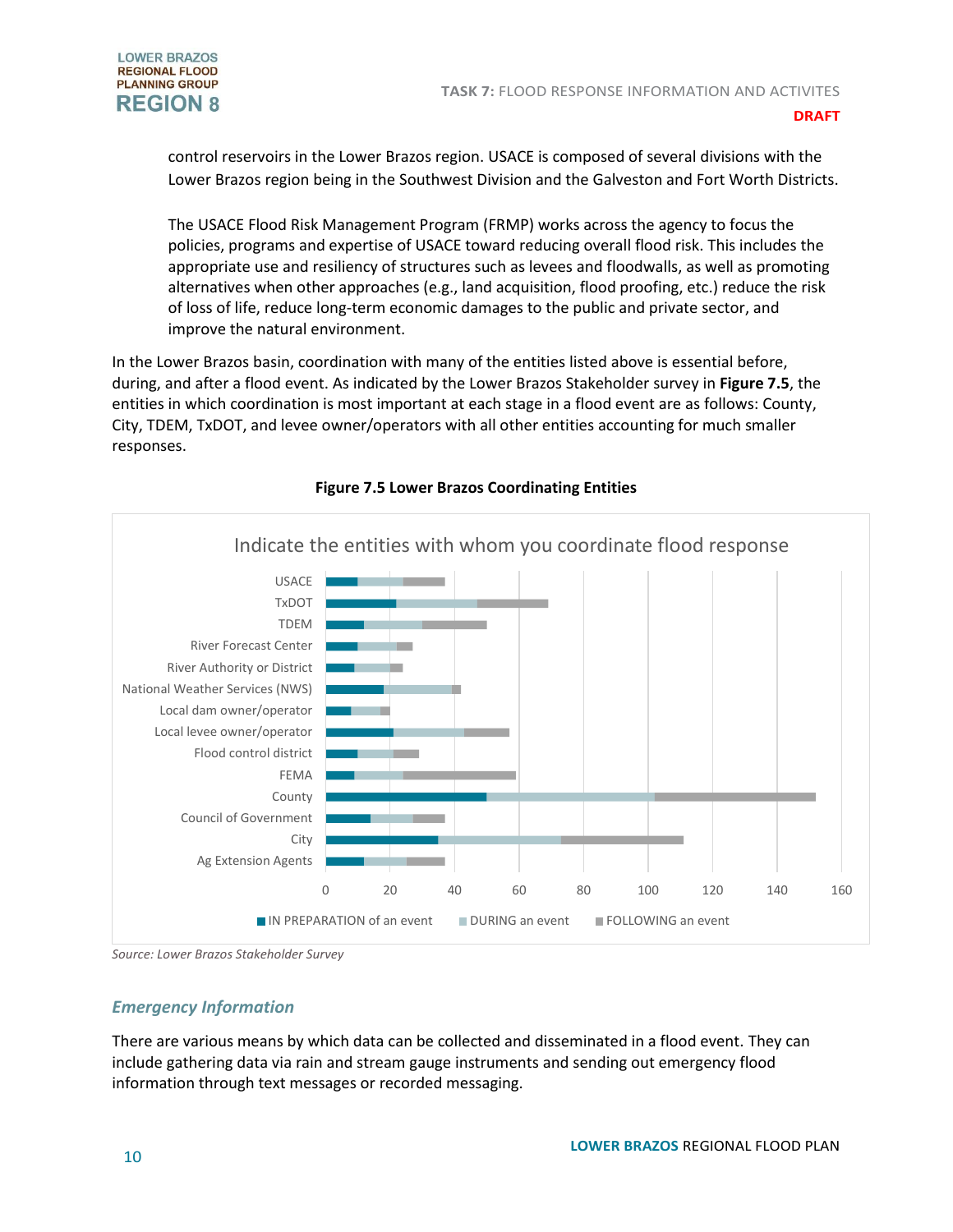#### **LOWER BRAZOS REGIONAL FLOOD PLANNING GROUP REGION 8**

Two types of gauges used are rain gauges and stream gauges. A rain gauge is a meteorological instrument to measure precipitation in a given amount of time. Stream gauging is a technique used to measure the discharge, or the volume of water per unit time, of a stream at a particular location. The height of water in the stream channel, known as a stage or gauge height, can be used to determine the discharge in a stream.

In addition to the National Weather Service, local news stations or radio stations are vital components in relaying real time information of inclement weather and flooding to local residents. They can also alert residents to low water crossing closings, dam or levee breaches, and other potential dangers. They can also flood watches, warnings, and emergency notifications.

An Emergency Notification System is software that provides alert messages during an emergency. Messages can interrupt radio and television to broadcast emergency alert information. Messages cover a large geographic footprint including the entirety of the Lower Brazos region. Emergency message audio/text may be repeated twice, but EAS activation interrupts programming only once, then regular programming continues.

A reverse 911 system allows an agency to pull up a map on a computer, define an area and send off a recorded phone message to each business or residence in that area. It can provide data to residents of flood dangers in their area.

School emergency alert systems are tools that allow schools to communicate quickly to staff, students, first responders and others so that they can take appropriate action in the event of an emergency situation. Various versions this tool are used in schools through the region from daycares to K-12 grade, as well as universities. Messages may include important announcements about school events or emergency situations, such as inclement weather and local flooding.

# *7.4 Plans to be Considered*

# **State and Regional Plans**

The State Hazard Mitigation Plan is an effective instrument to reduce losses by reducing the impact of disasters upon people and property. Although mitigation efforts cannot completely eliminate impacts of disastrous events, the plan endeavors to reduce the impacts of hazardous events to the greatest extent possible. As with Regional Hazard Mitigation Plans, the State Hazard Mitigation Plan is to be updated every 5 years and is currently in the process of being updated. This new cycle with also update the Plan to be an Enhanced State Hazard Mitigation Plan through demonstrating that the state of Texas has developed a comprehensive mitigation program, effectively uses available mitigation funding, and that it can manage the increased funding.

The State Hazard Mitigation plan evaluates, profiles and ranks natural and human-caused hazards affecting Texas as determined by frequency of event, economic impact, deaths and injuries. The plan:

- Assesses hazard risk.
- Reviews current state and local hazard mitigation and climate adaption capabilities.
- Develops strategies and identifies state agencies (and other entities) potential actions to address needs.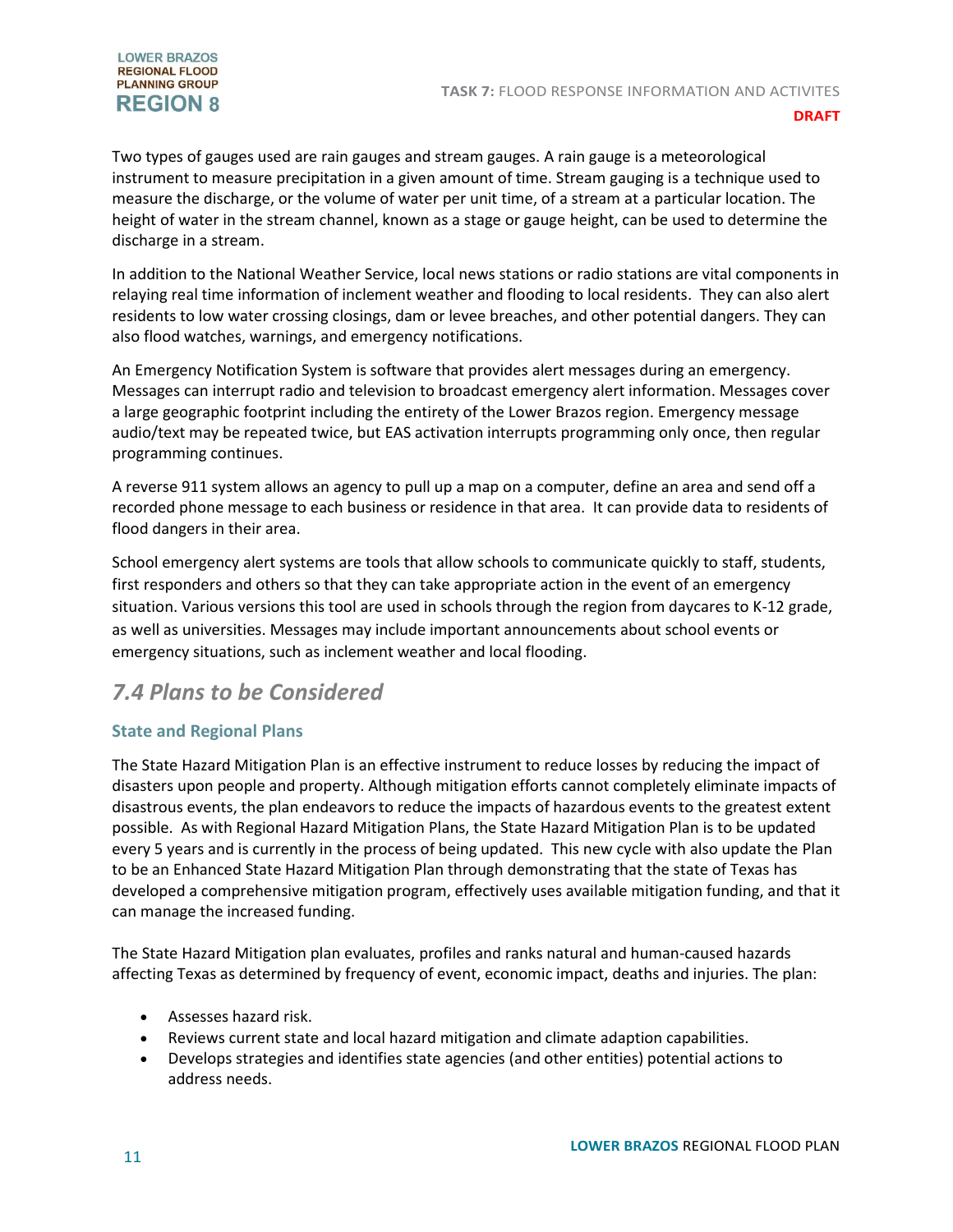#### **LOWER BRAZOS REGIONAL FLOOD PLANNING GROUP REGION 8**

#### **DRAFT**

The Regional Emergency Preparedness Program is one of the largest and most effective programs of its kind nationwide. Bringing together urban, suburban, and rural jurisdictions, the program facilitates information sharing, collaboration, and cooperation between jurisdictions in a politically neutral and supportive environment. The Regional Preparedness Program accomplishes this through networking, standardization of policy and procedures, and coordination efforts with stakeholders.

### **Local Plans**

In 2021 the Lower Brazos Region requested local emergency management and emergency response plans that were publicly available. Some emergency plans are protected by law and are not available to the public. In addition to the plans provided by local entities, the region also obtained Emergency Management Plans, Hazard Mitigation Plans, and other regional and local flood planning studies from County and local jurisdictions.

An emergency management plan is a course of action developed to mitigate the damage of potential events that could endanger an organization's ability to function. Such a plan should include measures that provide for the safety of personnel and, if possible, property and facilities.

The Lower Brazos Basin has several plans and regulations in place region wide that provide the framework that dictates a community's capabilities in implementing mitigation and preparedness actions. Having an up-to-date HMAP is key in assessing risk and in developing mitigation actions, or projects. While each of the counties have had a Hazard Mitigation Plan, 20 out of 30 county plan and one COG plan are currently approved by FEMA, as they are to be updated on a 5 year cycle. Five plans are in the process of being updated with one plan approvable pending adoption, and 5 counties with expired plans.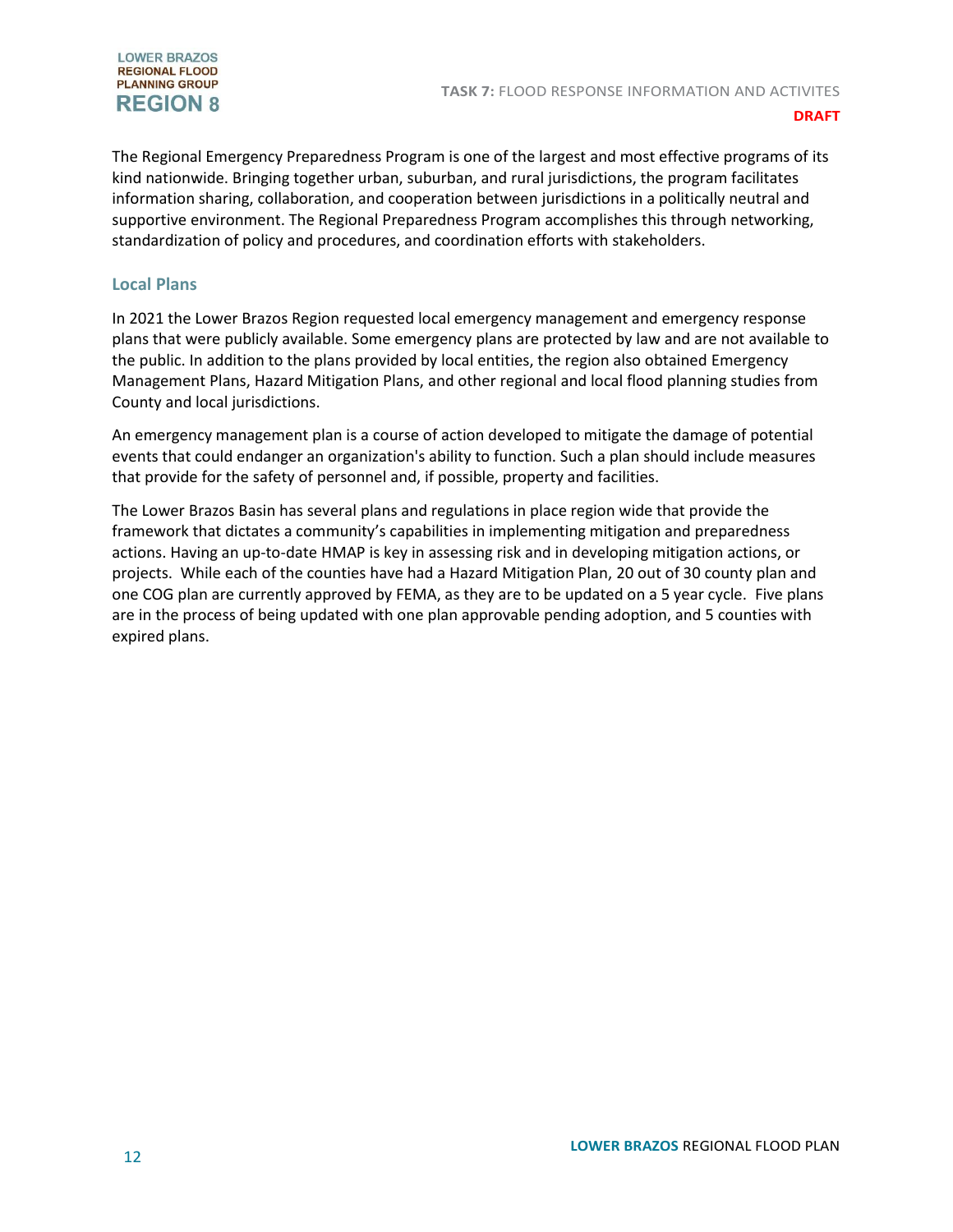

| <b>Jurisdiction</b>                          | <b>HMAP Status</b>                 |
|----------------------------------------------|------------------------------------|
| <b>Archer County</b>                         | Plan Approved                      |
| <b>Austin County</b>                         | Plan Approved                      |
| <b>Bastrop County</b>                        | Plan in Progress                   |
| <b>Bosque County</b>                         | Plan Approved                      |
| <b>Brazoria County</b>                       | Plan in Progress                   |
| <b>Brazos County</b>                         | Plan Approved                      |
| <b>Burleson County</b>                       | <b>Approvable Pending Adoption</b> |
| <b>Burnet County</b>                         | Plan Expired                       |
| Central Texas Council of Governments (CTCOG) | Plan Approved                      |
| <b>Erath County</b>                          | Plan Approved                      |
| <b>Falls County</b>                          | Plan Approved                      |
| Fort Bend County                             | Plan Approved                      |
| <b>Freestone County</b>                      | Plan Approved                      |
| <b>Grimes County</b>                         | Plan in Progress                   |
| <b>Hill County</b>                           | Plan Approved                      |
| <b>Hood County</b>                           | Plan Approved                      |
| Jack County                                  | Plan Approved                      |
| <b>Johnson County</b>                        | Plan in Progress                   |
| Lampasas County                              | Plan Expired                       |
| Lee County                                   | Plan Expired                       |
| Leon County                                  | Plan Approved                      |
| Limestone County                             | Plan Approved                      |
| <b>Madison County</b>                        | Plan Expired                       |
| Palo Pinto County                            | Plan Approved                      |
| Parker County                                | Plan Approved                      |
| <b>Robertson County</b>                      | Plan Approved                      |
| Somervell County                             | Plan in Progress                   |
| <b>Waller County</b>                         | Plan Approved                      |
| <b>Washington County</b>                     | Plan Approved                      |
| <b>Williamson County</b>                     | Plan Expired                       |
| <b>Young County</b>                          | Plan Approved                      |

## **Figure 7.6 Lower Brazos Region Hazard Mitigation Plans Statuses**

Hazard mitigation planning reduces loss of life and property by minimizing the impact of disasters. It begins with state, tribal, and local governments identifying natural disaster risks and vulnerabilities that are common in their area. After identifying these risks, they develop long-term strategies for protecting people and property from similar events. Mitigation plans are key to breaking the cycle of disaster damage and reconstruction.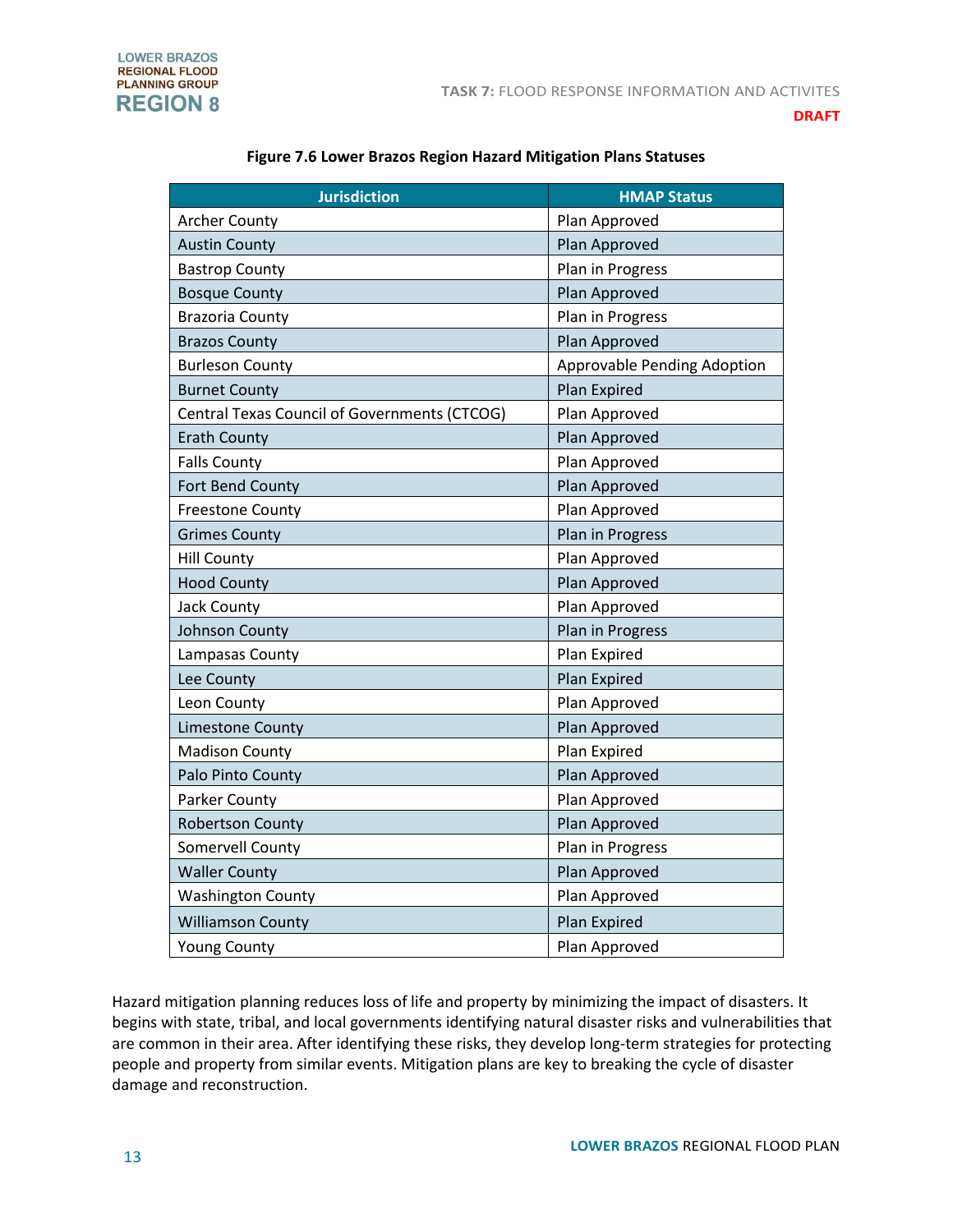

In the private sector, an emergency action plan (EAP) is document required by the Occupational Safety and Health Administration (OSHA) standards. The purpose of an EAP is to facilitate and organize employer and employee actions during workplace emergencies. They are an essential element in emergency management for critical facilities. EAPs for dams are essential in identifying potential emergency conditions and specifying preplanned actions to be followed to minimize property damage and loss of life.

A watershed master plan helps in the understanding and address existing flooding, erosion, and water quality problems. It can be useful in preparing for future challenges and in addressing existing flood prone areas. Watershed Master Plans help educate the public and influence decision makers regarding land use changes, investment in capital projects and modifications to development regulations within the basin.

When asked which of the following best describes the activity of each respective jurisdiction in Floodplain Management practices, only 21% of survey respondents indicated that their jurisdiction maintained strong practices. Per **Figure 7.7**, there are improvements to be made to floodplain management practices. Improvements to these practices can be implemented at all four phases of emergency management.



### **Figure 7.7 Lower Brazos Floodplain Management Practices**

*Source: Lower Brazos Stakeholder Survey*

Aligning common goals and objectives in the region can facilitate the efficacy of plans and actions taken. Having more robust floodplain practices both in local jurisdictions and regionally creates more robust flood mitigation approach and promotes good floodplain management practices.